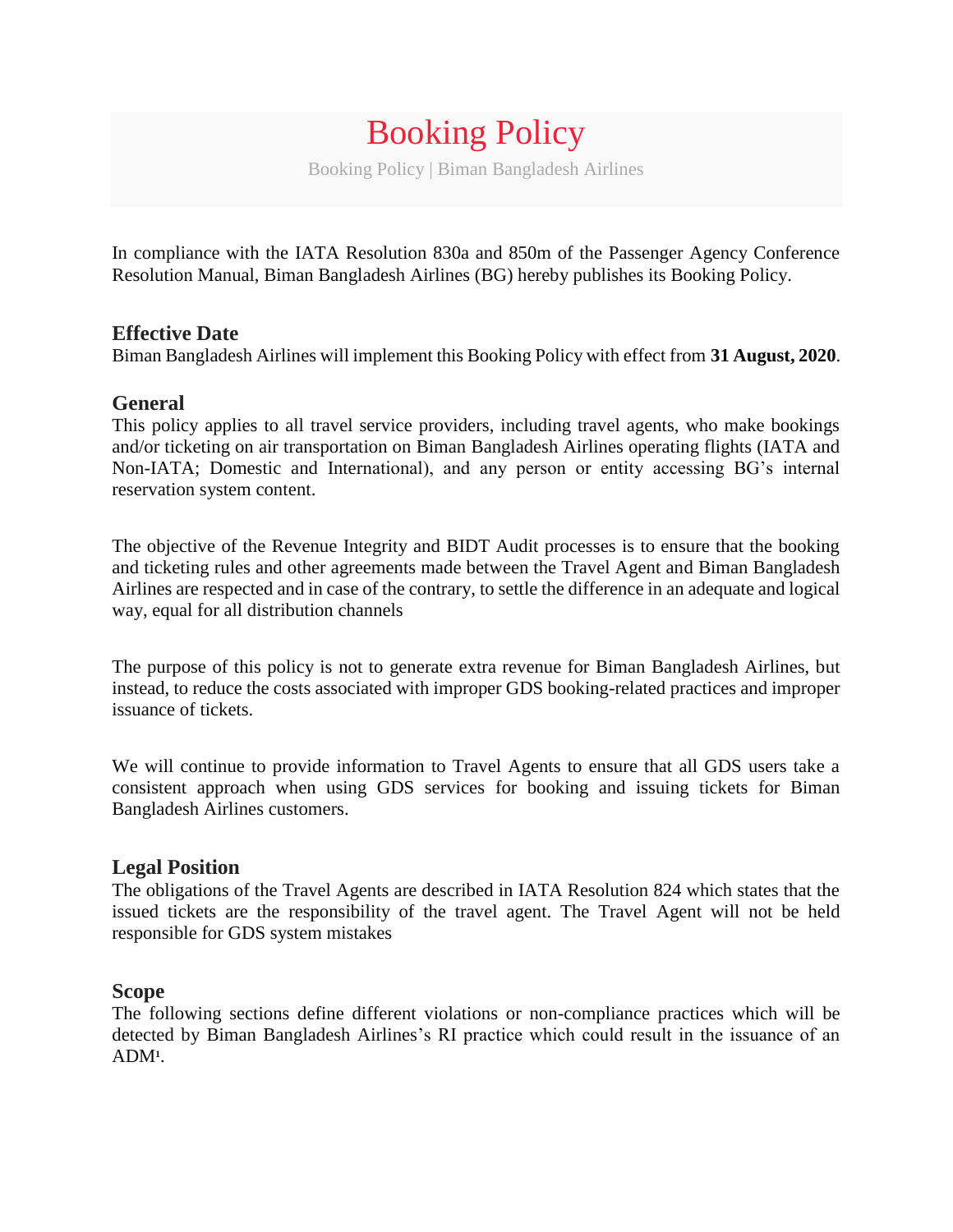## **Booking Violations [RI Type Abuse]**

The following sections provide details of the types booking violations that Biman Bangladesh Airlines class as booking violations that will lead to inventory wastage and revenue leakage.

**Ticket Time Limits (TTL) –** A date and time deadline required for ticket issuance set in the PNR. Unticketed bookings at the time limit will be cancelled by BG.

**Duplicate (same PNR)** – Each PNR will be checked for duplicates bookings issued for the same passenger, and/or the same route at or around the same date. BG will automatically cancel all unticketed duplicate bookings and send warnings to ticketed duplicate bookings.

**Duplicate (multiple PNRs)** – Segments will be checked across multiple PNRs for duplicates. BG will automatically cancel all unticketed PNRs and send warnings to ticketed bookings.

**Impossible Journey –** Bookings will be checked for segments where passenger is due for departure on the same date but on different routes. BG will cancel all unticketed bookings and send warnings to ticketed bookings.

**Fake/Fictitious Names –** Bookings will be checked to determine if it includes a fictitious name. BG will cancel all bookings containing definite Fake Names.

**Test/Training PNRs –** Bookings will be checked to determine if it is a booking created by a travel agent purely for test/training purposes. BG will automatically cancel all Test/Training bookings.

**No-Show –** A No-Show occurs, when a passenger misses the plane or when a Travel Agent fails to cancel a booking which is ticketed or un-ticketed that is not required by the customer which eventually leads to inventory spoilage. BG will cancel all subsequent BG operating and marketing segments booked in one PNR after a No-Show.

**Waitlisted Bookings –** Travel agents are requested to limit the number of WL/HL segments to the minimum level. Travel agents must cancel and remove not needed WL/HL segments at least 72hrs before flight departure. Under no circumstance should WL/HL segments exist in any ticketed bookings. BG will cancel all unticketed waitlisted bookings 72 hours prior to departure. Any BG confirmed segments that follow a waitlisted segment may also be cancelled.

**Minimum Connection Time (MCT) –** Travel agents must not create a booking that violates the minimum connecting time requirements. BG will inspect all PNRs for minimum connection time allowed. All unticketed violations detected will be cancelled by BG. Warnings will be sent to agents for all ticketed violations detected.

**Duplicate Ticket** – BG will check for instances where the same Ticket number has been used on more than 1 booking.

**Incorrect Ticket Format –** BG will check for incorrect Ticket number length. BG will send a warning/cancellation to the booking/ticketing agent.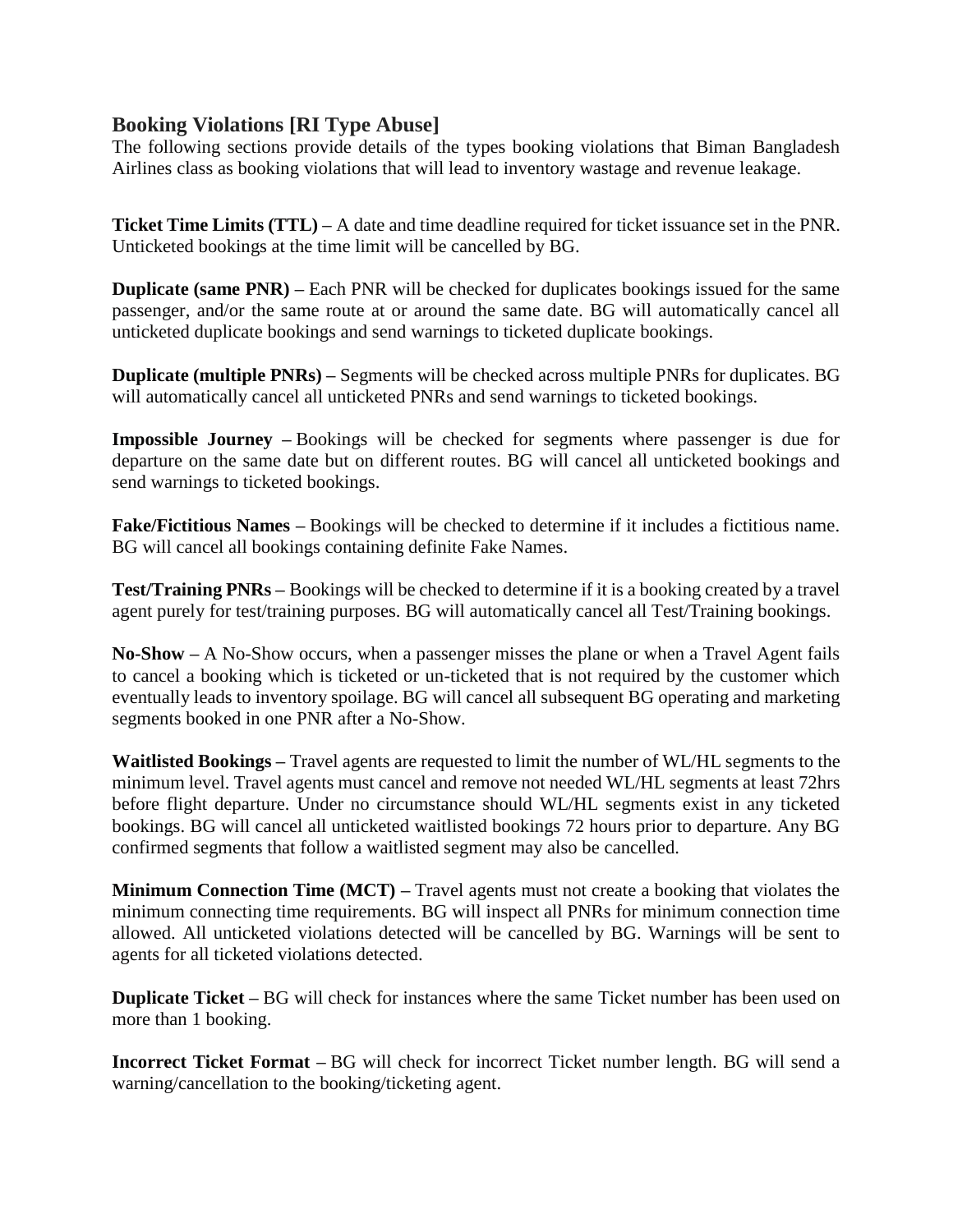**Manually Ticketed Booking –** BG will check for cases where a manual Ticket has been issued. BG will cancel all bookings with a manual Ticket.

**Partially Ticketed PNRs –** BG will check for PNRs with multiple names and ticket numbers not issued for all names. A warning will be sent to booking/ticketing agent. If no action is taken BG will split the PNR and Cancel all unticketed segments.

**APIS Violation –** It is an IATA requirement for the following information to be included in a PNR for international travel:

- Form of Identification (FOID)
- Date of Birth (DOB)
- Gender

BG will send warnings to booking agent where this information is not complete. For incomplete and missing APIS PNR may also be cancelled.

**Group Bookings –** Conditions specified in the BG groups contract will be audited such as naming thresholds, payment of deposit and number of passengers ticketed. BG will issue warnings to Travel Agents for violations detected and may take further action such as splitting Group PNRs and cancelling segments.

**Hidden Groups –** BG will also check across multiple individual bookings for large groups. BG will send a warning to the booking/ticketing agent.

# **Booking Violations [BIDT Type Abuse]**

The following section defines the different violations or non-compliance practices related to GDS abuse which will be detected by Biman Bangladesh Airlines's BIDT Audit practice and result in the issuance of an ADM:

**Churning –** The act of repeatedly cancelling and rebooking the same or different classes across one or more PNRs/GDSs. If segments in a PNR are rebooked more than 3 times after cancellation (for any reason), an ADM will be raised for excessive churn booking.

**Inactive Segments –** Travel Agents must promptly remove all unwanted / cancelled / inactive segments. Inactive segments include status codes of; DL, KL, HN, HL, HX, NO, TK, TL, WK, WN, UC, UN, US or UU. All inactive segments that are not cancelled 72 hours prior to departure will be considered a violation.

**Passive Bookings –** Travel Agents can only book passive segments in the CRS/GDS system for the purpose of ticketing an already existing reservation in the airline's internal reservation system. Booking passive segments in order to satisfy CRS/GDS productivity requirements, to circumvent fare rules or to fulfill administrative functions is strictly not allowed. Passive segments shall be